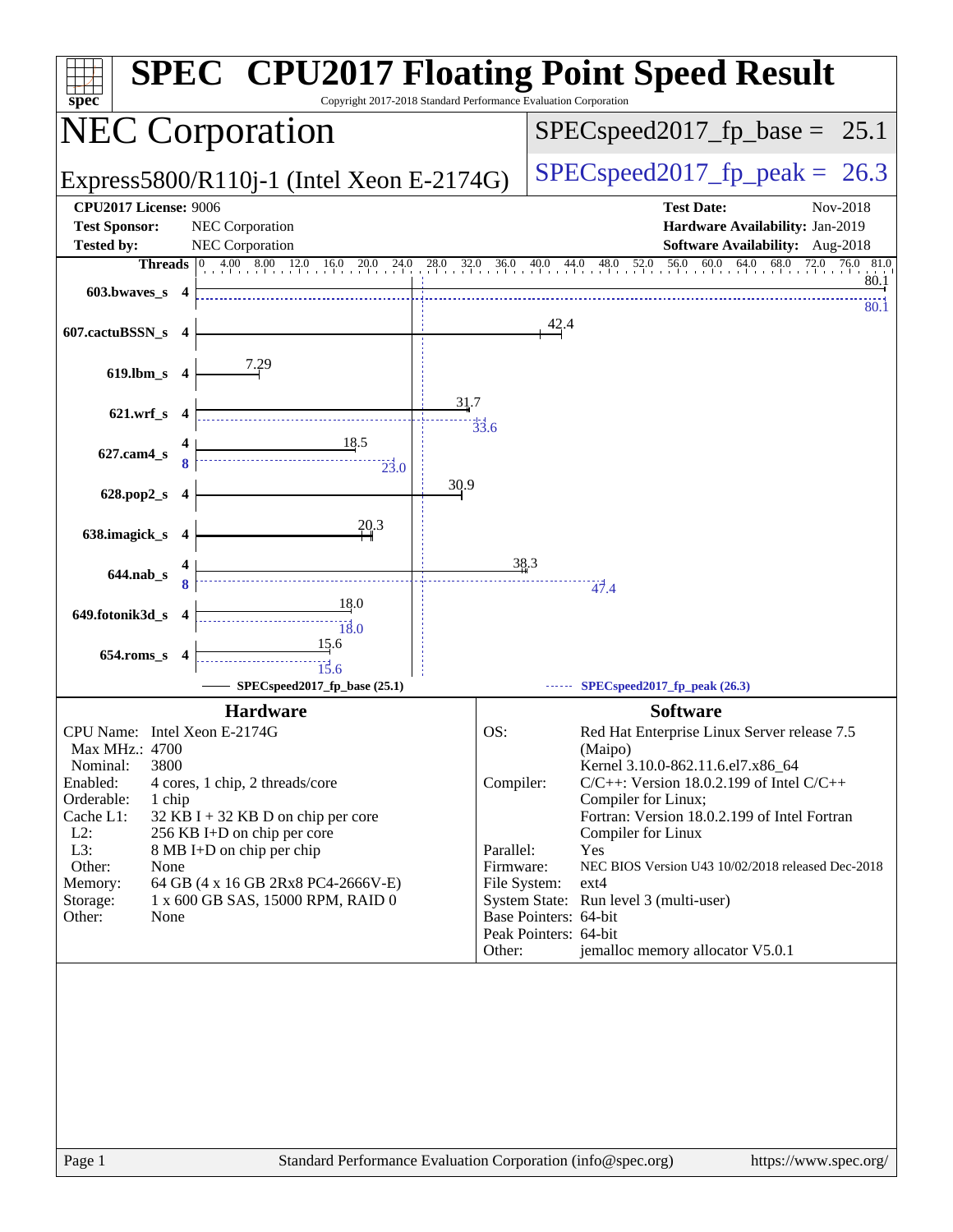#### **[spec](http://www.spec.org/) [SPEC CPU2017 Floating Point Speed Result](http://www.spec.org/auto/cpu2017/Docs/result-fields.html#SPECCPU2017FloatingPointSpeedResult)** Copyright 2017-2018 Standard Performance Evaluation Corporation NEC Corporation Express5800/R110j-1 (Intel Xeon E-2174G)  $\left|$  [SPECspeed2017\\_fp\\_peak =](http://www.spec.org/auto/cpu2017/Docs/result-fields.html#SPECspeed2017fppeak) 26.3  $SPECspeed2017_fp\_base = 25.1$ **[CPU2017 License:](http://www.spec.org/auto/cpu2017/Docs/result-fields.html#CPU2017License)** 9006 **[Test Date:](http://www.spec.org/auto/cpu2017/Docs/result-fields.html#TestDate)** Nov-2018 **[Test Sponsor:](http://www.spec.org/auto/cpu2017/Docs/result-fields.html#TestSponsor)** NEC Corporation **[Hardware Availability:](http://www.spec.org/auto/cpu2017/Docs/result-fields.html#HardwareAvailability)** Jan-2019 **[Tested by:](http://www.spec.org/auto/cpu2017/Docs/result-fields.html#Testedby)** NEC Corporation **[Software Availability:](http://www.spec.org/auto/cpu2017/Docs/result-fields.html#SoftwareAvailability)** Aug-2018 **[Results Table](http://www.spec.org/auto/cpu2017/Docs/result-fields.html#ResultsTable) [Benchmark](http://www.spec.org/auto/cpu2017/Docs/result-fields.html#Benchmark) [Threads](http://www.spec.org/auto/cpu2017/Docs/result-fields.html#Threads) [Seconds](http://www.spec.org/auto/cpu2017/Docs/result-fields.html#Seconds) [Ratio](http://www.spec.org/auto/cpu2017/Docs/result-fields.html#Ratio) [Seconds](http://www.spec.org/auto/cpu2017/Docs/result-fields.html#Seconds) [Ratio](http://www.spec.org/auto/cpu2017/Docs/result-fields.html#Ratio) [Seconds](http://www.spec.org/auto/cpu2017/Docs/result-fields.html#Seconds) [Ratio](http://www.spec.org/auto/cpu2017/Docs/result-fields.html#Ratio) Base [Threads](http://www.spec.org/auto/cpu2017/Docs/result-fields.html#Threads) [Seconds](http://www.spec.org/auto/cpu2017/Docs/result-fields.html#Seconds) [Ratio](http://www.spec.org/auto/cpu2017/Docs/result-fields.html#Ratio) [Seconds](http://www.spec.org/auto/cpu2017/Docs/result-fields.html#Seconds) [Ratio](http://www.spec.org/auto/cpu2017/Docs/result-fields.html#Ratio) [Seconds](http://www.spec.org/auto/cpu2017/Docs/result-fields.html#Seconds) [Ratio](http://www.spec.org/auto/cpu2017/Docs/result-fields.html#Ratio) Peak** [603.bwaves\\_s](http://www.spec.org/auto/cpu2017/Docs/benchmarks/603.bwaves_s.html) 4 737 80.1 **[737](http://www.spec.org/auto/cpu2017/Docs/result-fields.html#Median) [80.1](http://www.spec.org/auto/cpu2017/Docs/result-fields.html#Median)** 737 80.0 4 736 80.1 737 80.1 **[736](http://www.spec.org/auto/cpu2017/Docs/result-fields.html#Median) [80.1](http://www.spec.org/auto/cpu2017/Docs/result-fields.html#Median)** [607.cactuBSSN\\_s](http://www.spec.org/auto/cpu2017/Docs/benchmarks/607.cactuBSSN_s.html) 4 392 42.5 417 40.0 **[393](http://www.spec.org/auto/cpu2017/Docs/result-fields.html#Median) [42.4](http://www.spec.org/auto/cpu2017/Docs/result-fields.html#Median)** 4 392 42.5 417 40.0 **[393](http://www.spec.org/auto/cpu2017/Docs/result-fields.html#Median) [42.4](http://www.spec.org/auto/cpu2017/Docs/result-fields.html#Median)** [619.lbm\\_s](http://www.spec.org/auto/cpu2017/Docs/benchmarks/619.lbm_s.html) 4 719 7.28 718 7.30 **[718](http://www.spec.org/auto/cpu2017/Docs/result-fields.html#Median) [7.29](http://www.spec.org/auto/cpu2017/Docs/result-fields.html#Median)** 4 719 7.28 718 7.30 **[718](http://www.spec.org/auto/cpu2017/Docs/result-fields.html#Median) [7.29](http://www.spec.org/auto/cpu2017/Docs/result-fields.html#Median)** [621.wrf\\_s](http://www.spec.org/auto/cpu2017/Docs/benchmarks/621.wrf_s.html) 4 **[418](http://www.spec.org/auto/cpu2017/Docs/result-fields.html#Median) [31.7](http://www.spec.org/auto/cpu2017/Docs/result-fields.html#Median)** 416 31.8 419 31.5 4 405 32.7 394 33.6 **[394](http://www.spec.org/auto/cpu2017/Docs/result-fields.html#Median) [33.6](http://www.spec.org/auto/cpu2017/Docs/result-fields.html#Median)** [627.cam4\\_s](http://www.spec.org/auto/cpu2017/Docs/benchmarks/627.cam4_s.html) 4 **[478](http://www.spec.org/auto/cpu2017/Docs/result-fields.html#Median) [18.5](http://www.spec.org/auto/cpu2017/Docs/result-fields.html#Median)** 478 18.5 480 18.5 8 385 23.0 385 23.0 **[385](http://www.spec.org/auto/cpu2017/Docs/result-fields.html#Median) [23.0](http://www.spec.org/auto/cpu2017/Docs/result-fields.html#Median)** [628.pop2\\_s](http://www.spec.org/auto/cpu2017/Docs/benchmarks/628.pop2_s.html) 4 **[385](http://www.spec.org/auto/cpu2017/Docs/result-fields.html#Median) [30.9](http://www.spec.org/auto/cpu2017/Docs/result-fields.html#Median)** 385 30.9 384 30.9 4 **[385](http://www.spec.org/auto/cpu2017/Docs/result-fields.html#Median) [30.9](http://www.spec.org/auto/cpu2017/Docs/result-fields.html#Median)** 385 30.9 384 30.9 [638.imagick\\_s](http://www.spec.org/auto/cpu2017/Docs/benchmarks/638.imagick_s.html) 4 750 19.2 704 20.5 **[709](http://www.spec.org/auto/cpu2017/Docs/result-fields.html#Median) [20.3](http://www.spec.org/auto/cpu2017/Docs/result-fields.html#Median)** 4 750 19.2 704 20.5 **[709](http://www.spec.org/auto/cpu2017/Docs/result-fields.html#Median) [20.3](http://www.spec.org/auto/cpu2017/Docs/result-fields.html#Median)** [644.nab\\_s](http://www.spec.org/auto/cpu2017/Docs/benchmarks/644.nab_s.html) 4 455 38.4 462 37.8 **[456](http://www.spec.org/auto/cpu2017/Docs/result-fields.html#Median) [38.3](http://www.spec.org/auto/cpu2017/Docs/result-fields.html#Median)** 8 369 47.4 **[369](http://www.spec.org/auto/cpu2017/Docs/result-fields.html#Median) [47.4](http://www.spec.org/auto/cpu2017/Docs/result-fields.html#Median)** 368 47.4 [649.fotonik3d\\_s](http://www.spec.org/auto/cpu2017/Docs/benchmarks/649.fotonik3d_s.html) 4 **[505](http://www.spec.org/auto/cpu2017/Docs/result-fields.html#Median) [18.0](http://www.spec.org/auto/cpu2017/Docs/result-fields.html#Median)** 505 18.0 505 18.0 4 506 18.0 505 18.0 **[505](http://www.spec.org/auto/cpu2017/Docs/result-fields.html#Median) [18.0](http://www.spec.org/auto/cpu2017/Docs/result-fields.html#Median)** [654.roms\\_s](http://www.spec.org/auto/cpu2017/Docs/benchmarks/654.roms_s.html) 4 **[1011](http://www.spec.org/auto/cpu2017/Docs/result-fields.html#Median) [15.6](http://www.spec.org/auto/cpu2017/Docs/result-fields.html#Median)** 1012 15.6 1011 15.6 4 1012 15.6 **[1012](http://www.spec.org/auto/cpu2017/Docs/result-fields.html#Median) [15.6](http://www.spec.org/auto/cpu2017/Docs/result-fields.html#Median)** 1012 15.6 **[SPECspeed2017\\_fp\\_base =](http://www.spec.org/auto/cpu2017/Docs/result-fields.html#SPECspeed2017fpbase) 25.1**

**[SPECspeed2017\\_fp\\_peak =](http://www.spec.org/auto/cpu2017/Docs/result-fields.html#SPECspeed2017fppeak) 26.3**

Results appear in the [order in which they were run.](http://www.spec.org/auto/cpu2017/Docs/result-fields.html#RunOrder) Bold underlined text [indicates a median measurement](http://www.spec.org/auto/cpu2017/Docs/result-fields.html#Median).

### **[Operating System Notes](http://www.spec.org/auto/cpu2017/Docs/result-fields.html#OperatingSystemNotes)**

Stack size set to unlimited using "ulimit -s unlimited"

### **[General Notes](http://www.spec.org/auto/cpu2017/Docs/result-fields.html#GeneralNotes)**

Environment variables set by runcpu before the start of the run: KMP\_AFFINITY = "granularity=fine,compact,1,0" LD\_LIBRARY\_PATH = "/home/cpu2017/lib/ia32:/home/cpu2017/lib/intel64:/home/cpu2017/je5.0.1-32:/home/cpu2017/je5.0.1-64" OMP\_STACKSIZE = "192M"

 Binaries compiled on a system with 1x Intel Core i7-6700K CPU + 32GB RAM memory using Redhat Enterprise Linux 7.5 Transparent Huge Pages enabled by default Prior to runcpu invocation Filesystem page cache synced and cleared with: sync; echo 3 > /proc/sys/vm/drop\_caches

 Yes: The test sponsor attests, as of date of publication, that CVE-2017-5754 (Meltdown) is mitigated in the system as tested and documented. Yes: The test sponsor attests, as of date of publication, that CVE-2017-5753 (Spectre variant 1) is mitigated in the system as tested and documented. Yes: The test sponsor attests, as of date of publication, that CVE-2017-5715 (Spectre variant 2) is mitigated in the system as tested and documented.

 jemalloc, a general purpose malloc implementation built with the RedHat Enterprise 7.5, and the system compiler gcc 4.8.5 sources available from jemalloc.net or <https://github.com/jemalloc/jemalloc/releases>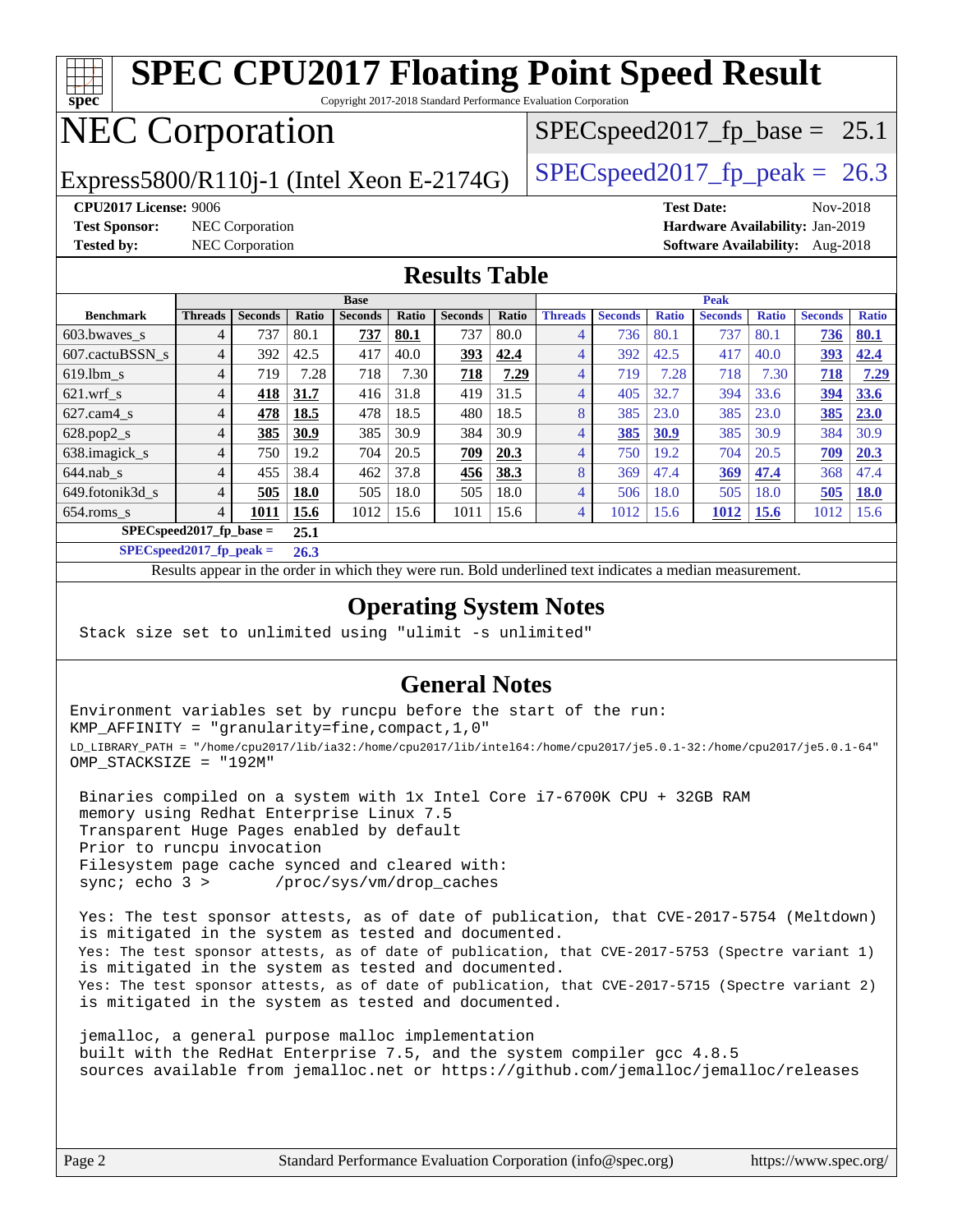| <b>NEC Corporation</b><br>$SPEC speed2017_f p\_base = 25.1$<br>$SPEC speed2017fp peak = 26.3$<br>Express5800/R110j-1 (Intel Xeon E-2174G)<br><b>CPU2017 License: 9006</b><br><b>Test Date:</b><br>Nov-2018<br><b>Test Sponsor:</b><br>NEC Corporation<br>Hardware Availability: Jan-2019<br>NEC Corporation<br>Software Availability: Aug-2018<br><b>Tested by:</b><br><b>Platform Notes</b><br>BIOS Settings:<br>Thermal Configuration: Maximum Cooling<br>Workload Profile: Custom<br>Intel Virtualization Technology (Intel VT): Disabled<br>Energy Efficient Turbo: Disabled<br>Sysinfo program /home/cpu2017/bin/sysinfo<br>Rev: r5974 of 2018-05-19 9bcde8f2999c33d61f64985e45859ea9<br>running on r110j1 Fri Nov 16 19:34:02 2018<br>SUT (System Under Test) info as seen by some common utilities.<br>For more information on this section, see<br>https://www.spec.org/cpu2017/Docs/config.html#sysinfo<br>From /proc/cpuinfo<br>model name : Intel(R) Xeon(R) E-2174G CPU @ 3.80GHz<br>"physical id"s (chips)<br>1.<br>8 "processors"<br>cores, siblings (Caution: counting these is hw and system dependent. The following<br>excerpts from /proc/cpuinfo might not be reliable. Use with caution.)<br>cpu cores : 4<br>siblings : 8<br>physical 0: cores 0 1 2 3<br>From 1scpu:<br>Architecture:<br>x86 64<br>$32$ -bit, $64$ -bit<br>$CPU$ op-mode( $s$ ):<br>Byte Order:<br>Little Endian<br>CPU(s):<br>8<br>$0 - 7$<br>On-line $CPU(s)$ list:<br>Thread(s) per core:<br>2<br>$Core(s)$ per socket:<br>4<br>Socket(s):<br>1<br>$\mathbf{1}$<br>NUMA $node(s)$ :<br>Vendor ID:<br>GenuineIntel<br>CPU family:<br>6<br>Model:<br>158<br>Model name:<br>$Intel(R) Xeon(R) E-2174G CPU @ 3.80GHz$<br>10<br>Stepping:<br>4282.421<br>CPU MHz:<br>4700.0000<br>$CPU$ max $MHz$ :<br>CPU min MHz:<br>800.0000<br>7584.00<br>BogoMIPS:<br>Virtualization:<br>$VT - x$<br>L1d cache:<br>32K<br>Lli cache:<br>32K<br>L2 cache:<br>256K<br>L3 cache:<br>8192K<br>(Continued on next page)<br>https://www.spec.org/<br>Page 3<br>Standard Performance Evaluation Corporation (info@spec.org) | spec | Copyright 2017-2018 Standard Performance Evaluation Corporation | <b>SPEC CPU2017 Floating Point Speed Result</b> |  |  |  |
|------------------------------------------------------------------------------------------------------------------------------------------------------------------------------------------------------------------------------------------------------------------------------------------------------------------------------------------------------------------------------------------------------------------------------------------------------------------------------------------------------------------------------------------------------------------------------------------------------------------------------------------------------------------------------------------------------------------------------------------------------------------------------------------------------------------------------------------------------------------------------------------------------------------------------------------------------------------------------------------------------------------------------------------------------------------------------------------------------------------------------------------------------------------------------------------------------------------------------------------------------------------------------------------------------------------------------------------------------------------------------------------------------------------------------------------------------------------------------------------------------------------------------------------------------------------------------------------------------------------------------------------------------------------------------------------------------------------------------------------------------------------------------------------------------------------------------------------------------------------------------------------------------------------------------------------------------------------------------------------------------------------------------------------------------------------------------------------------|------|-----------------------------------------------------------------|-------------------------------------------------|--|--|--|
|                                                                                                                                                                                                                                                                                                                                                                                                                                                                                                                                                                                                                                                                                                                                                                                                                                                                                                                                                                                                                                                                                                                                                                                                                                                                                                                                                                                                                                                                                                                                                                                                                                                                                                                                                                                                                                                                                                                                                                                                                                                                                                |      |                                                                 |                                                 |  |  |  |
|                                                                                                                                                                                                                                                                                                                                                                                                                                                                                                                                                                                                                                                                                                                                                                                                                                                                                                                                                                                                                                                                                                                                                                                                                                                                                                                                                                                                                                                                                                                                                                                                                                                                                                                                                                                                                                                                                                                                                                                                                                                                                                |      |                                                                 |                                                 |  |  |  |
|                                                                                                                                                                                                                                                                                                                                                                                                                                                                                                                                                                                                                                                                                                                                                                                                                                                                                                                                                                                                                                                                                                                                                                                                                                                                                                                                                                                                                                                                                                                                                                                                                                                                                                                                                                                                                                                                                                                                                                                                                                                                                                |      |                                                                 |                                                 |  |  |  |
|                                                                                                                                                                                                                                                                                                                                                                                                                                                                                                                                                                                                                                                                                                                                                                                                                                                                                                                                                                                                                                                                                                                                                                                                                                                                                                                                                                                                                                                                                                                                                                                                                                                                                                                                                                                                                                                                                                                                                                                                                                                                                                |      |                                                                 |                                                 |  |  |  |
|                                                                                                                                                                                                                                                                                                                                                                                                                                                                                                                                                                                                                                                                                                                                                                                                                                                                                                                                                                                                                                                                                                                                                                                                                                                                                                                                                                                                                                                                                                                                                                                                                                                                                                                                                                                                                                                                                                                                                                                                                                                                                                |      |                                                                 |                                                 |  |  |  |
|                                                                                                                                                                                                                                                                                                                                                                                                                                                                                                                                                                                                                                                                                                                                                                                                                                                                                                                                                                                                                                                                                                                                                                                                                                                                                                                                                                                                                                                                                                                                                                                                                                                                                                                                                                                                                                                                                                                                                                                                                                                                                                |      |                                                                 |                                                 |  |  |  |
|                                                                                                                                                                                                                                                                                                                                                                                                                                                                                                                                                                                                                                                                                                                                                                                                                                                                                                                                                                                                                                                                                                                                                                                                                                                                                                                                                                                                                                                                                                                                                                                                                                                                                                                                                                                                                                                                                                                                                                                                                                                                                                |      |                                                                 |                                                 |  |  |  |
|                                                                                                                                                                                                                                                                                                                                                                                                                                                                                                                                                                                                                                                                                                                                                                                                                                                                                                                                                                                                                                                                                                                                                                                                                                                                                                                                                                                                                                                                                                                                                                                                                                                                                                                                                                                                                                                                                                                                                                                                                                                                                                |      |                                                                 |                                                 |  |  |  |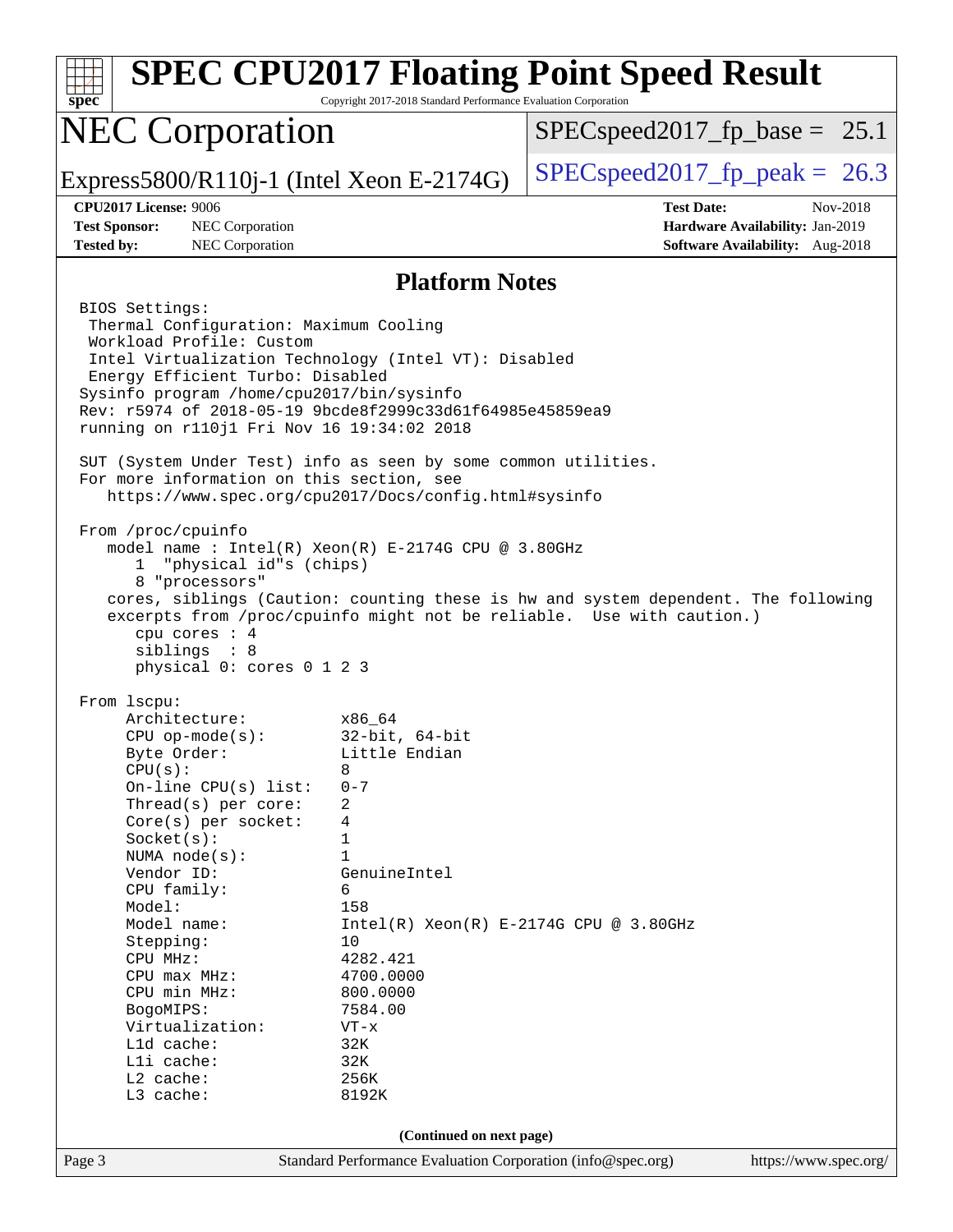| <b>SPEC CPU2017 Floating Point Speed Result</b><br>Copyright 2017-2018 Standard Performance Evaluation Corporation<br>spec <sup>®</sup>                                                                                                                                                                                                                                                                                                                                                                                                                                                                                                                                                                                                                                                                                                                                                                                                                                                                                                                                                                                                                                                                                                                                                                                                                                                                                                                                                                                                                                       |                                                                                                     |  |  |  |
|-------------------------------------------------------------------------------------------------------------------------------------------------------------------------------------------------------------------------------------------------------------------------------------------------------------------------------------------------------------------------------------------------------------------------------------------------------------------------------------------------------------------------------------------------------------------------------------------------------------------------------------------------------------------------------------------------------------------------------------------------------------------------------------------------------------------------------------------------------------------------------------------------------------------------------------------------------------------------------------------------------------------------------------------------------------------------------------------------------------------------------------------------------------------------------------------------------------------------------------------------------------------------------------------------------------------------------------------------------------------------------------------------------------------------------------------------------------------------------------------------------------------------------------------------------------------------------|-----------------------------------------------------------------------------------------------------|--|--|--|
| <b>NEC Corporation</b>                                                                                                                                                                                                                                                                                                                                                                                                                                                                                                                                                                                                                                                                                                                                                                                                                                                                                                                                                                                                                                                                                                                                                                                                                                                                                                                                                                                                                                                                                                                                                        | $SPEC speed2017_f p\_base = 25.1$                                                                   |  |  |  |
| Express5800/R110j-1 (Intel Xeon E-2174G)                                                                                                                                                                                                                                                                                                                                                                                                                                                                                                                                                                                                                                                                                                                                                                                                                                                                                                                                                                                                                                                                                                                                                                                                                                                                                                                                                                                                                                                                                                                                      | $SPEC speed2017$ _fp_peak = 26.3                                                                    |  |  |  |
| CPU2017 License: 9006<br><b>Test Sponsor:</b><br>NEC Corporation<br><b>Tested by:</b><br>NEC Corporation                                                                                                                                                                                                                                                                                                                                                                                                                                                                                                                                                                                                                                                                                                                                                                                                                                                                                                                                                                                                                                                                                                                                                                                                                                                                                                                                                                                                                                                                      | <b>Test Date:</b><br>Nov-2018<br>Hardware Availability: Jan-2019<br>Software Availability: Aug-2018 |  |  |  |
|                                                                                                                                                                                                                                                                                                                                                                                                                                                                                                                                                                                                                                                                                                                                                                                                                                                                                                                                                                                                                                                                                                                                                                                                                                                                                                                                                                                                                                                                                                                                                                               |                                                                                                     |  |  |  |
| <b>Platform Notes (Continued)</b><br>$0 - 7$<br>NUMA $node0$ $CPU(s)$ :<br>Flaqs:<br>fpu vme de pse tsc msr pae mce cx8 apic sep mtrr pge mca cmov<br>pat pse36 clflush dts acpi mmx fxsr sse sse2 ss ht tm pbe syscall nx pdpe1gb rdtscp<br>lm constant_tsc art arch_perfmon pebs bts rep_good nopl xtopology nonstop_tsc<br>aperfmperf eagerfpu pni pclmulqdq dtes64 monitor ds_cpl vmx smx est tm2 ssse3 sdbg<br>fma cx16 xtpr pdcm pcid sse4_1 sse4_2 x2apic movbe popcnt tsc_deadline_timer aes<br>xsave avx f16c rdrand lahf_lm abm 3dnowprefetch epb intel_pt ssbd ibrs ibpb stibp<br>tpr_shadow vnmi flexpriority ept vpid fsgsbase tsc_adjust bmil hle avx2 smep bmi2<br>erms invpcid rtm mpx rdseed adx smap clflushopt xsaveopt xsavec xgetbvl dtherm ida<br>arat pln pts hwp hwp_notify hwp_act_window hwp_epp spec_ctrl intel_stibp flush_l1d<br>/proc/cpuinfo cache data<br>cache size : 8192 KB<br>WARNING: a numactl 'node' might or might not correspond to a<br>From numactl --hardware<br>physical chip.<br>available: 1 nodes (0)<br>node 0 cpus: 0 1 2 3 4 5 6 7<br>node 0 size: 65386 MB<br>node 0 free: 63481 MB<br>node distances:<br>node<br>0<br>0 :<br>10<br>From /proc/meminfo<br>65821576 kB<br>MemTotal:<br>HugePages_Total: 0<br>2048 kB<br>Hugepagesize:<br>From /etc/*release* /etc/*version*<br>os-release:<br>NAME="Red Hat Enterprise Linux Server"<br>VERSION="7.5 (Maipo)"<br>ID="rhel"<br>ID_LIKE="fedora"<br>VARIANT="Server"<br>VARIANT_ID="server"<br>VERSION ID="7.5"<br>PRETTY_NAME="Red Hat Enterprise Linux Server 7.5 (Maipo)" |                                                                                                     |  |  |  |
| uname $-a$ :<br>Linux r110j1 3.10.0-862.11.6.el7.x86_64 #1 SMP Fri Aug 10 16:55:11 UTC 2018 x86_64<br>x86_64 x86_64 GNU/Linux                                                                                                                                                                                                                                                                                                                                                                                                                                                                                                                                                                                                                                                                                                                                                                                                                                                                                                                                                                                                                                                                                                                                                                                                                                                                                                                                                                                                                                                 |                                                                                                     |  |  |  |
| (Continued on next page)                                                                                                                                                                                                                                                                                                                                                                                                                                                                                                                                                                                                                                                                                                                                                                                                                                                                                                                                                                                                                                                                                                                                                                                                                                                                                                                                                                                                                                                                                                                                                      |                                                                                                     |  |  |  |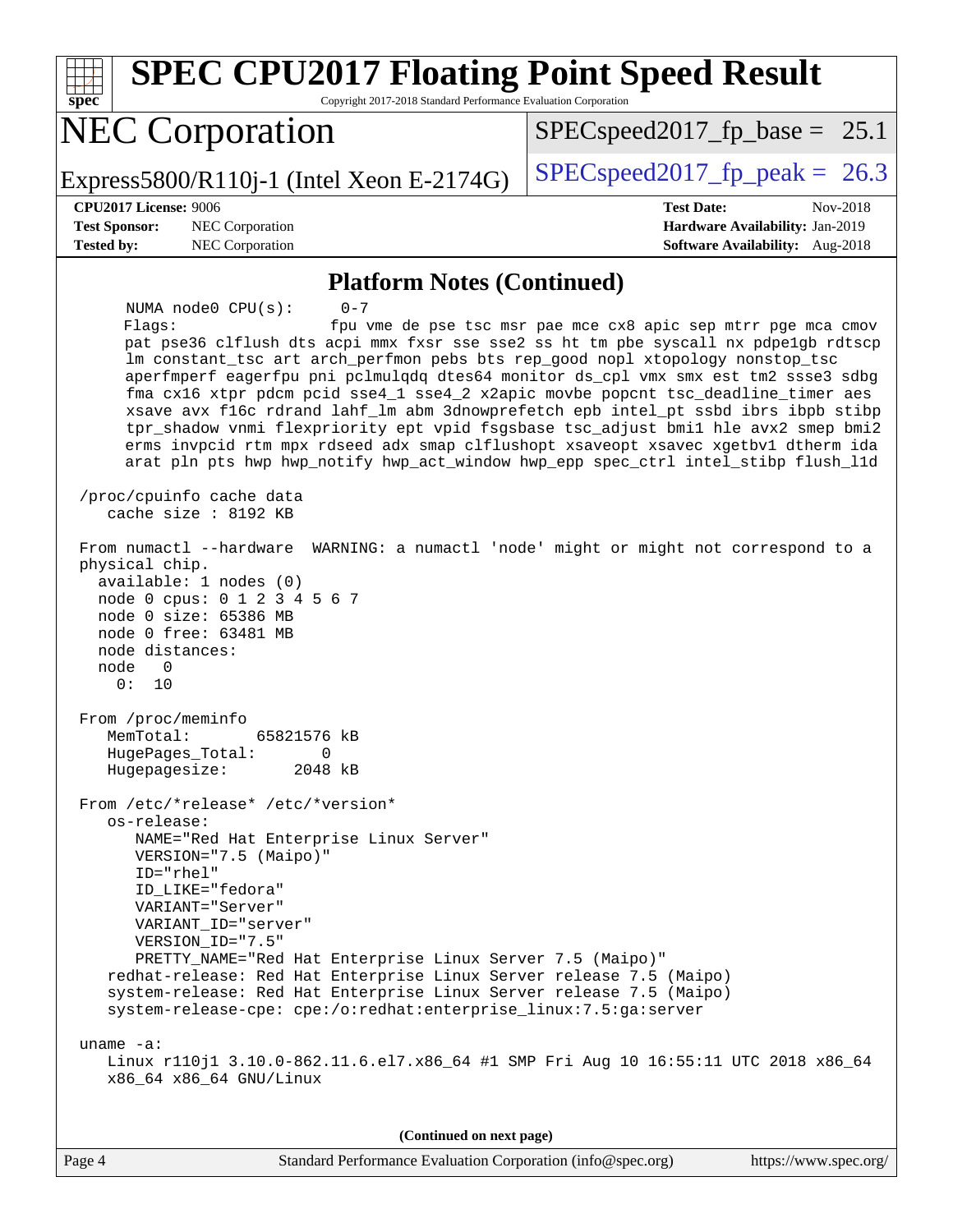| <b>SPEC CPU2017 Floating Point Speed Result</b><br>spec <sup>®</sup><br>Copyright 2017-2018 Standard Performance Evaluation Corporation                                                                                                                                                                                                                                                                                                                                                                                                                                                                 |                                                                    |  |  |  |
|---------------------------------------------------------------------------------------------------------------------------------------------------------------------------------------------------------------------------------------------------------------------------------------------------------------------------------------------------------------------------------------------------------------------------------------------------------------------------------------------------------------------------------------------------------------------------------------------------------|--------------------------------------------------------------------|--|--|--|
| <b>NEC Corporation</b>                                                                                                                                                                                                                                                                                                                                                                                                                                                                                                                                                                                  | $SPEC speed2017_f p\_base = 25.1$                                  |  |  |  |
| Express5800/R110j-1 (Intel Xeon E-2174G)                                                                                                                                                                                                                                                                                                                                                                                                                                                                                                                                                                | $SPEC speed2017fp peak = 26.3$                                     |  |  |  |
| <b>CPU2017 License: 9006</b>                                                                                                                                                                                                                                                                                                                                                                                                                                                                                                                                                                            | <b>Test Date:</b><br>Nov-2018                                      |  |  |  |
| <b>Test Sponsor:</b><br>NEC Corporation<br><b>Tested by:</b><br>NEC Corporation                                                                                                                                                                                                                                                                                                                                                                                                                                                                                                                         | Hardware Availability: Jan-2019<br>Software Availability: Aug-2018 |  |  |  |
|                                                                                                                                                                                                                                                                                                                                                                                                                                                                                                                                                                                                         |                                                                    |  |  |  |
| <b>Platform Notes (Continued)</b>                                                                                                                                                                                                                                                                                                                                                                                                                                                                                                                                                                       |                                                                    |  |  |  |
| Kernel self-reported vulnerability status:<br>$CVE-2017-5754$ (Meltdown):<br>Mitigation: PTI<br>CVE-2017-5753 (Spectre variant 1): Mitigation: Load fences, __user pointer sanitization<br>CVE-2017-5715 (Spectre variant 2): Mitigation: IBRS (kernel)<br>run-level 3 Nov 16 19:28<br>SPEC is set to: /home/cpu2017<br>Filesystem<br>Type Size Used Avail Use% Mounted on<br>/dev/sda3<br>ext4 542G<br>90G 425G 18% /<br>Additional information from dmidecode follows. WARNING: Use caution when you interpret<br>this section. The 'dmidecode' program reads system data which is "intended to allow |                                                                    |  |  |  |
| hardware to be accurately determined", but the intent may not be met, as there are<br>frequent changes to hardware, firmware, and the "DMTF SMBIOS" standard.<br>BIOS NEC U43 10/02/2018<br>Memory:<br>2x HPE 879527-091 16 GB 2 rank 2666, configured at 2667<br>2x UNKNOWN NOT AVAILABLE 16 GB 2 rank 2666, configured at 2667<br>(End of data from sysinfo program)                                                                                                                                                                                                                                  |                                                                    |  |  |  |
| <b>Compiler Version Notes</b>                                                                                                                                                                                                                                                                                                                                                                                                                                                                                                                                                                           |                                                                    |  |  |  |
| CC 619.1bm_s(base) 638.imagick_s(base, peak) 644.nab_s(base, peak)                                                                                                                                                                                                                                                                                                                                                                                                                                                                                                                                      |                                                                    |  |  |  |
| icc (ICC) 18.0.2 20180210<br>Copyright (C) 1985-2018 Intel Corporation. All rights reserved.                                                                                                                                                                                                                                                                                                                                                                                                                                                                                                            |                                                                    |  |  |  |
| $CC$ $619.1bm_s(peak)$<br>icc (ICC) 18.0.2 20180210<br>Copyright (C) 1985-2018 Intel Corporation. All rights reserved.                                                                                                                                                                                                                                                                                                                                                                                                                                                                                  |                                                                    |  |  |  |
| FC 607.cactuBSSN_s(base, peak)                                                                                                                                                                                                                                                                                                                                                                                                                                                                                                                                                                          |                                                                    |  |  |  |
| icpc (ICC) 18.0.2 20180210<br>Copyright (C) 1985-2018 Intel Corporation. All rights reserved.<br>icc (ICC) 18.0.2 20180210<br>Copyright (C) 1985-2018 Intel Corporation. All rights reserved.                                                                                                                                                                                                                                                                                                                                                                                                           |                                                                    |  |  |  |
| (Continued on next page)                                                                                                                                                                                                                                                                                                                                                                                                                                                                                                                                                                                |                                                                    |  |  |  |
| Page 5<br>Standard Performance Evaluation Corporation (info@spec.org)                                                                                                                                                                                                                                                                                                                                                                                                                                                                                                                                   | https://www.spec.org/                                              |  |  |  |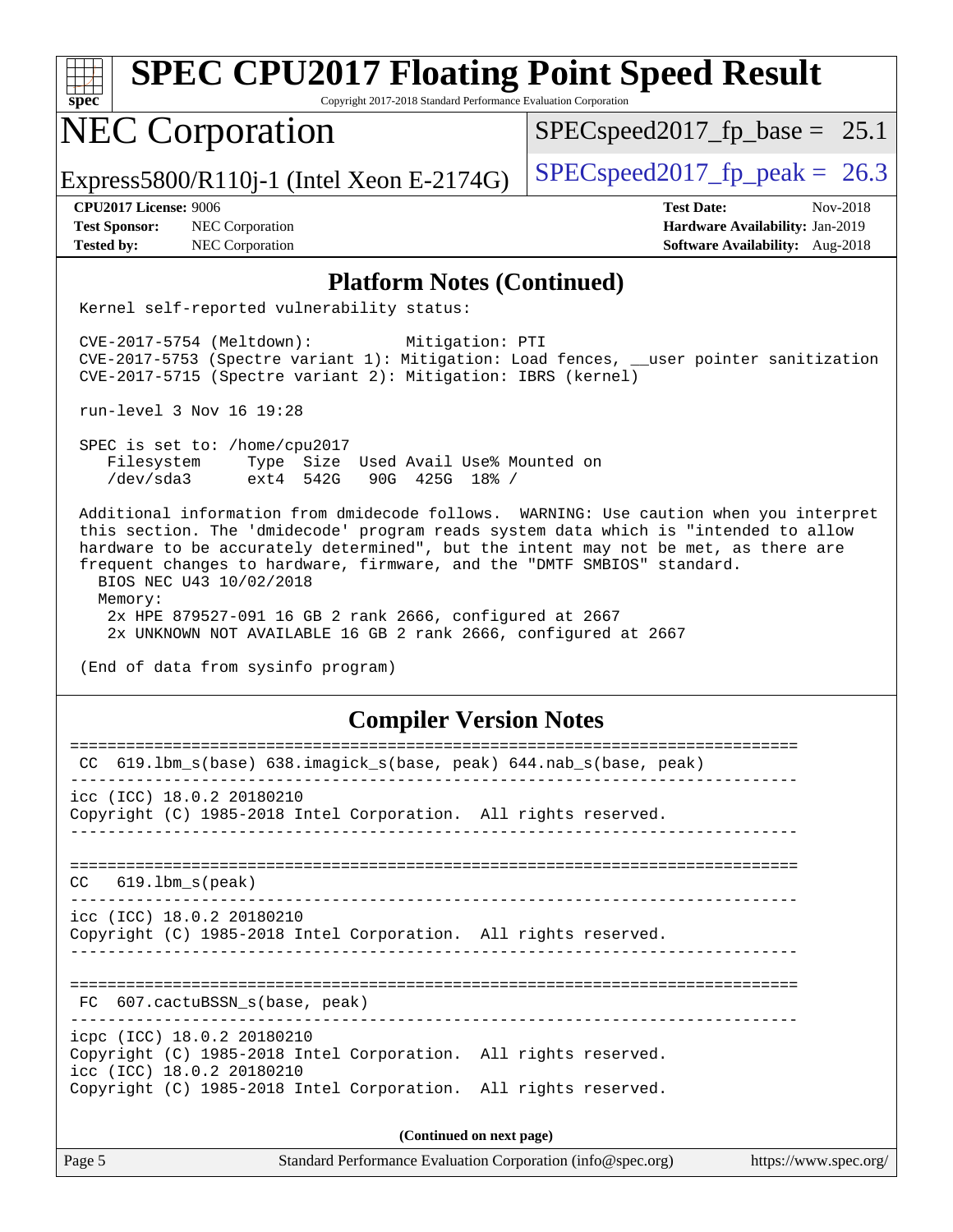| <b>SPEC CPU2017 Floating Point Speed Result</b><br>spec <sup>®</sup><br>Copyright 2017-2018 Standard Performance Evaluation Corporation                                                                                           |                                                                                                     |
|-----------------------------------------------------------------------------------------------------------------------------------------------------------------------------------------------------------------------------------|-----------------------------------------------------------------------------------------------------|
| <b>NEC Corporation</b>                                                                                                                                                                                                            | $SPEC speed2017_f p\_base = 25.1$                                                                   |
| Express5800/R110j-1 (Intel Xeon E-2174G)                                                                                                                                                                                          | $SPEC speed2017fp peak = 26.3$                                                                      |
| <b>CPU2017 License: 9006</b><br><b>Test Sponsor:</b><br><b>NEC</b> Corporation<br><b>NEC Corporation</b><br><b>Tested by:</b>                                                                                                     | <b>Test Date:</b><br>Nov-2018<br>Hardware Availability: Jan-2019<br>Software Availability: Aug-2018 |
| <b>Compiler Version Notes (Continued)</b>                                                                                                                                                                                         |                                                                                                     |
| ifort (IFORT) 18.0.2 20180210<br>Copyright (C) 1985-2018 Intel Corporation. All rights reserved.                                                                                                                                  |                                                                                                     |
| 603.bwaves_s(base) 649.fotonik3d_s(base) 654.roms_s(base, peak)<br>FC<br>ifort (IFORT) 18.0.2 20180210<br>Copyright (C) 1985-2018 Intel Corporation. All rights reserved.                                                         |                                                                                                     |
| 603.bwaves_s(peak) 649.fotonik3d_s(peak)<br>FC.<br>ifort (IFORT) 18.0.2 20180210                                                                                                                                                  | -------------------------------                                                                     |
| Copyright (C) 1985-2018 Intel Corporation. All rights reserved.<br>CC 621.wrf_s(base) 627.cam4_s(base, peak) 628.pop2_s(base)<br>ifort (IFORT) 18.0.2 20180210<br>Copyright (C) 1985-2018 Intel Corporation. All rights reserved. |                                                                                                     |
| icc (ICC) 18.0.2 20180210<br>Copyright (C) 1985-2018 Intel Corporation. All rights reserved.                                                                                                                                      |                                                                                                     |
| 621.wrf_s(peak) 628.pop2_s(peak)<br>CC.                                                                                                                                                                                           |                                                                                                     |
| ifort (IFORT) 18.0.2 20180210<br>Copyright (C) 1985-2018 Intel Corporation. All rights reserved.<br>icc (ICC) 18.0.2 20180210<br>Copyright (C) 1985-2018 Intel Corporation. All rights reserved.                                  |                                                                                                     |
| <b>Base Compiler Invocation</b>                                                                                                                                                                                                   |                                                                                                     |
| C benchmarks:<br>$\text{icc}$ -m64 -std=c11                                                                                                                                                                                       |                                                                                                     |
| Fortran benchmarks:<br>$ifort -m64$                                                                                                                                                                                               |                                                                                                     |
| Benchmarks using both Fortran and C:<br>ifort $-m64$ icc $-m64$ $-std= c11$                                                                                                                                                       |                                                                                                     |

**(Continued on next page)**

Page 6 Standard Performance Evaluation Corporation [\(info@spec.org\)](mailto:info@spec.org) <https://www.spec.org/>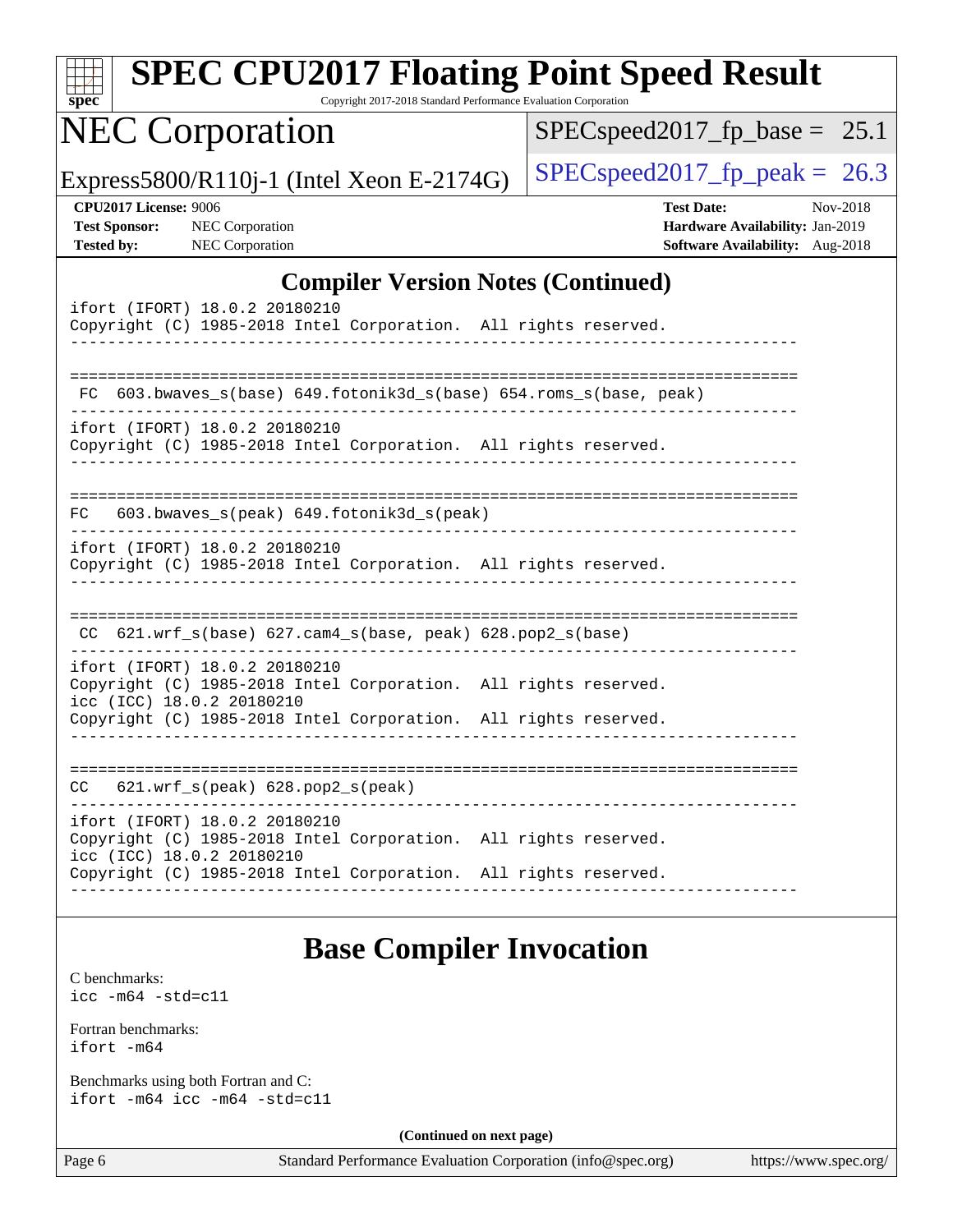

# **[SPEC CPU2017 Floating Point Speed Result](http://www.spec.org/auto/cpu2017/Docs/result-fields.html#SPECCPU2017FloatingPointSpeedResult)**

Copyright 2017-2018 Standard Performance Evaluation Corporation

## NEC Corporation

 $SPECspeed2017_fp\_base = 25.1$ 

Express5800/R110j-1 (Intel Xeon E-2174G)  $\left|$  [SPECspeed2017\\_fp\\_peak =](http://www.spec.org/auto/cpu2017/Docs/result-fields.html#SPECspeed2017fppeak) 26.3

**[Test Sponsor:](http://www.spec.org/auto/cpu2017/Docs/result-fields.html#TestSponsor)** NEC Corporation **[Hardware Availability:](http://www.spec.org/auto/cpu2017/Docs/result-fields.html#HardwareAvailability)** Jan-2019 **[Tested by:](http://www.spec.org/auto/cpu2017/Docs/result-fields.html#Testedby)** NEC Corporation **[Software Availability:](http://www.spec.org/auto/cpu2017/Docs/result-fields.html#SoftwareAvailability)** Aug-2018

**[CPU2017 License:](http://www.spec.org/auto/cpu2017/Docs/result-fields.html#CPU2017License)** 9006 **[Test Date:](http://www.spec.org/auto/cpu2017/Docs/result-fields.html#TestDate)** Nov-2018

## **[Base Compiler Invocation \(Continued\)](http://www.spec.org/auto/cpu2017/Docs/result-fields.html#BaseCompilerInvocation)**

[Benchmarks using Fortran, C, and C++:](http://www.spec.org/auto/cpu2017/Docs/result-fields.html#BenchmarksusingFortranCandCXX) [icpc -m64](http://www.spec.org/cpu2017/results/res2018q4/cpu2017-20181210-10056.flags.html#user_CC_CXX_FCbase_intel_icpc_64bit_4ecb2543ae3f1412ef961e0650ca070fec7b7afdcd6ed48761b84423119d1bf6bdf5cad15b44d48e7256388bc77273b966e5eb805aefd121eb22e9299b2ec9d9) [icc -m64 -std=c11](http://www.spec.org/cpu2017/results/res2018q4/cpu2017-20181210-10056.flags.html#user_CC_CXX_FCbase_intel_icc_64bit_c11_33ee0cdaae7deeeab2a9725423ba97205ce30f63b9926c2519791662299b76a0318f32ddfffdc46587804de3178b4f9328c46fa7c2b0cd779d7a61945c91cd35) [ifort -m64](http://www.spec.org/cpu2017/results/res2018q4/cpu2017-20181210-10056.flags.html#user_CC_CXX_FCbase_intel_ifort_64bit_24f2bb282fbaeffd6157abe4f878425411749daecae9a33200eee2bee2fe76f3b89351d69a8130dd5949958ce389cf37ff59a95e7a40d588e8d3a57e0c3fd751)

## **[Base Portability Flags](http://www.spec.org/auto/cpu2017/Docs/result-fields.html#BasePortabilityFlags)**

 603.bwaves\_s: [-DSPEC\\_LP64](http://www.spec.org/cpu2017/results/res2018q4/cpu2017-20181210-10056.flags.html#suite_basePORTABILITY603_bwaves_s_DSPEC_LP64) 607.cactuBSSN\_s: [-DSPEC\\_LP64](http://www.spec.org/cpu2017/results/res2018q4/cpu2017-20181210-10056.flags.html#suite_basePORTABILITY607_cactuBSSN_s_DSPEC_LP64) 619.lbm\_s: [-DSPEC\\_LP64](http://www.spec.org/cpu2017/results/res2018q4/cpu2017-20181210-10056.flags.html#suite_basePORTABILITY619_lbm_s_DSPEC_LP64) 621.wrf\_s: [-DSPEC\\_LP64](http://www.spec.org/cpu2017/results/res2018q4/cpu2017-20181210-10056.flags.html#suite_basePORTABILITY621_wrf_s_DSPEC_LP64) [-DSPEC\\_CASE\\_FLAG](http://www.spec.org/cpu2017/results/res2018q4/cpu2017-20181210-10056.flags.html#b621.wrf_s_baseCPORTABILITY_DSPEC_CASE_FLAG) [-convert big\\_endian](http://www.spec.org/cpu2017/results/res2018q4/cpu2017-20181210-10056.flags.html#user_baseFPORTABILITY621_wrf_s_convert_big_endian_c3194028bc08c63ac5d04de18c48ce6d347e4e562e8892b8bdbdc0214820426deb8554edfa529a3fb25a586e65a3d812c835984020483e7e73212c4d31a38223) 627.cam4\_s: [-DSPEC\\_LP64](http://www.spec.org/cpu2017/results/res2018q4/cpu2017-20181210-10056.flags.html#suite_basePORTABILITY627_cam4_s_DSPEC_LP64) [-DSPEC\\_CASE\\_FLAG](http://www.spec.org/cpu2017/results/res2018q4/cpu2017-20181210-10056.flags.html#b627.cam4_s_baseCPORTABILITY_DSPEC_CASE_FLAG) 628.pop2\_s: [-DSPEC\\_LP64](http://www.spec.org/cpu2017/results/res2018q4/cpu2017-20181210-10056.flags.html#suite_basePORTABILITY628_pop2_s_DSPEC_LP64) [-DSPEC\\_CASE\\_FLAG](http://www.spec.org/cpu2017/results/res2018q4/cpu2017-20181210-10056.flags.html#b628.pop2_s_baseCPORTABILITY_DSPEC_CASE_FLAG) [-convert big\\_endian](http://www.spec.org/cpu2017/results/res2018q4/cpu2017-20181210-10056.flags.html#user_baseFPORTABILITY628_pop2_s_convert_big_endian_c3194028bc08c63ac5d04de18c48ce6d347e4e562e8892b8bdbdc0214820426deb8554edfa529a3fb25a586e65a3d812c835984020483e7e73212c4d31a38223) [-assume byterecl](http://www.spec.org/cpu2017/results/res2018q4/cpu2017-20181210-10056.flags.html#user_baseFPORTABILITY628_pop2_s_assume_byterecl_7e47d18b9513cf18525430bbf0f2177aa9bf368bc7a059c09b2c06a34b53bd3447c950d3f8d6c70e3faf3a05c8557d66a5798b567902e8849adc142926523472) 638.imagick\_s: [-DSPEC\\_LP64](http://www.spec.org/cpu2017/results/res2018q4/cpu2017-20181210-10056.flags.html#suite_basePORTABILITY638_imagick_s_DSPEC_LP64) 644.nab\_s: [-DSPEC\\_LP64](http://www.spec.org/cpu2017/results/res2018q4/cpu2017-20181210-10056.flags.html#suite_basePORTABILITY644_nab_s_DSPEC_LP64) 649.fotonik3d\_s: [-DSPEC\\_LP64](http://www.spec.org/cpu2017/results/res2018q4/cpu2017-20181210-10056.flags.html#suite_basePORTABILITY649_fotonik3d_s_DSPEC_LP64) 654.roms\_s: [-DSPEC\\_LP64](http://www.spec.org/cpu2017/results/res2018q4/cpu2017-20181210-10056.flags.html#suite_basePORTABILITY654_roms_s_DSPEC_LP64)

## **[Base Optimization Flags](http://www.spec.org/auto/cpu2017/Docs/result-fields.html#BaseOptimizationFlags)**

#### [C benchmarks](http://www.spec.org/auto/cpu2017/Docs/result-fields.html#Cbenchmarks):

[-Wl,-z,muldefs](http://www.spec.org/cpu2017/results/res2018q4/cpu2017-20181210-10056.flags.html#user_CCbase_link_force_multiple1_b4cbdb97b34bdee9ceefcfe54f4c8ea74255f0b02a4b23e853cdb0e18eb4525ac79b5a88067c842dd0ee6996c24547a27a4b99331201badda8798ef8a743f577) [-xCORE-AVX2](http://www.spec.org/cpu2017/results/res2018q4/cpu2017-20181210-10056.flags.html#user_CCbase_f-xCORE-AVX2) [-ipo](http://www.spec.org/cpu2017/results/res2018q4/cpu2017-20181210-10056.flags.html#user_CCbase_f-ipo) [-O3](http://www.spec.org/cpu2017/results/res2018q4/cpu2017-20181210-10056.flags.html#user_CCbase_f-O3) [-no-prec-div](http://www.spec.org/cpu2017/results/res2018q4/cpu2017-20181210-10056.flags.html#user_CCbase_f-no-prec-div) [-qopt-prefetch](http://www.spec.org/cpu2017/results/res2018q4/cpu2017-20181210-10056.flags.html#user_CCbase_f-qopt-prefetch) [-ffinite-math-only](http://www.spec.org/cpu2017/results/res2018q4/cpu2017-20181210-10056.flags.html#user_CCbase_f_finite_math_only_cb91587bd2077682c4b38af759c288ed7c732db004271a9512da14a4f8007909a5f1427ecbf1a0fb78ff2a814402c6114ac565ca162485bbcae155b5e4258871) [-qopt-mem-layout-trans=3](http://www.spec.org/cpu2017/results/res2018q4/cpu2017-20181210-10056.flags.html#user_CCbase_f-qopt-mem-layout-trans_de80db37974c74b1f0e20d883f0b675c88c3b01e9d123adea9b28688d64333345fb62bc4a798493513fdb68f60282f9a726aa07f478b2f7113531aecce732043) [-qopenmp](http://www.spec.org/cpu2017/results/res2018q4/cpu2017-20181210-10056.flags.html#user_CCbase_qopenmp_16be0c44f24f464004c6784a7acb94aca937f053568ce72f94b139a11c7c168634a55f6653758ddd83bcf7b8463e8028bb0b48b77bcddc6b78d5d95bb1df2967) [-DSPEC\\_OPENMP](http://www.spec.org/cpu2017/results/res2018q4/cpu2017-20181210-10056.flags.html#suite_CCbase_DSPEC_OPENMP) [-L/usr/local/je5.0.1-64/lib](http://www.spec.org/cpu2017/results/res2018q4/cpu2017-20181210-10056.flags.html#user_CCbase_jemalloc_link_path64_4b10a636b7bce113509b17f3bd0d6226c5fb2346b9178c2d0232c14f04ab830f976640479e5c33dc2bcbbdad86ecfb6634cbbd4418746f06f368b512fced5394) [-ljemalloc](http://www.spec.org/cpu2017/results/res2018q4/cpu2017-20181210-10056.flags.html#user_CCbase_jemalloc_link_lib_d1249b907c500fa1c0672f44f562e3d0f79738ae9e3c4a9c376d49f265a04b9c99b167ecedbf6711b3085be911c67ff61f150a17b3472be731631ba4d0471706)

#### [Fortran benchmarks](http://www.spec.org/auto/cpu2017/Docs/result-fields.html#Fortranbenchmarks):

[-Wl,-z,muldefs](http://www.spec.org/cpu2017/results/res2018q4/cpu2017-20181210-10056.flags.html#user_FCbase_link_force_multiple1_b4cbdb97b34bdee9ceefcfe54f4c8ea74255f0b02a4b23e853cdb0e18eb4525ac79b5a88067c842dd0ee6996c24547a27a4b99331201badda8798ef8a743f577) -DSPEC OPENMP [-xCORE-AVX2](http://www.spec.org/cpu2017/results/res2018q4/cpu2017-20181210-10056.flags.html#user_FCbase_f-xCORE-AVX2) [-ipo](http://www.spec.org/cpu2017/results/res2018q4/cpu2017-20181210-10056.flags.html#user_FCbase_f-ipo) [-O3](http://www.spec.org/cpu2017/results/res2018q4/cpu2017-20181210-10056.flags.html#user_FCbase_f-O3) [-no-prec-div](http://www.spec.org/cpu2017/results/res2018q4/cpu2017-20181210-10056.flags.html#user_FCbase_f-no-prec-div) [-qopt-prefetch](http://www.spec.org/cpu2017/results/res2018q4/cpu2017-20181210-10056.flags.html#user_FCbase_f-qopt-prefetch) [-ffinite-math-only](http://www.spec.org/cpu2017/results/res2018q4/cpu2017-20181210-10056.flags.html#user_FCbase_f_finite_math_only_cb91587bd2077682c4b38af759c288ed7c732db004271a9512da14a4f8007909a5f1427ecbf1a0fb78ff2a814402c6114ac565ca162485bbcae155b5e4258871) [-qopt-mem-layout-trans=3](http://www.spec.org/cpu2017/results/res2018q4/cpu2017-20181210-10056.flags.html#user_FCbase_f-qopt-mem-layout-trans_de80db37974c74b1f0e20d883f0b675c88c3b01e9d123adea9b28688d64333345fb62bc4a798493513fdb68f60282f9a726aa07f478b2f7113531aecce732043) [-qopenmp](http://www.spec.org/cpu2017/results/res2018q4/cpu2017-20181210-10056.flags.html#user_FCbase_qopenmp_16be0c44f24f464004c6784a7acb94aca937f053568ce72f94b139a11c7c168634a55f6653758ddd83bcf7b8463e8028bb0b48b77bcddc6b78d5d95bb1df2967) [-nostandard-realloc-lhs](http://www.spec.org/cpu2017/results/res2018q4/cpu2017-20181210-10056.flags.html#user_FCbase_f_2003_std_realloc_82b4557e90729c0f113870c07e44d33d6f5a304b4f63d4c15d2d0f1fab99f5daaed73bdb9275d9ae411527f28b936061aa8b9c8f2d63842963b95c9dd6426b8a) [-L/usr/local/je5.0.1-64/lib](http://www.spec.org/cpu2017/results/res2018q4/cpu2017-20181210-10056.flags.html#user_FCbase_jemalloc_link_path64_4b10a636b7bce113509b17f3bd0d6226c5fb2346b9178c2d0232c14f04ab830f976640479e5c33dc2bcbbdad86ecfb6634cbbd4418746f06f368b512fced5394) [-ljemalloc](http://www.spec.org/cpu2017/results/res2018q4/cpu2017-20181210-10056.flags.html#user_FCbase_jemalloc_link_lib_d1249b907c500fa1c0672f44f562e3d0f79738ae9e3c4a9c376d49f265a04b9c99b167ecedbf6711b3085be911c67ff61f150a17b3472be731631ba4d0471706)

#### [Benchmarks using both Fortran and C](http://www.spec.org/auto/cpu2017/Docs/result-fields.html#BenchmarksusingbothFortranandC):

[-Wl,-z,muldefs](http://www.spec.org/cpu2017/results/res2018q4/cpu2017-20181210-10056.flags.html#user_CC_FCbase_link_force_multiple1_b4cbdb97b34bdee9ceefcfe54f4c8ea74255f0b02a4b23e853cdb0e18eb4525ac79b5a88067c842dd0ee6996c24547a27a4b99331201badda8798ef8a743f577) [-xCORE-AVX2](http://www.spec.org/cpu2017/results/res2018q4/cpu2017-20181210-10056.flags.html#user_CC_FCbase_f-xCORE-AVX2) [-ipo](http://www.spec.org/cpu2017/results/res2018q4/cpu2017-20181210-10056.flags.html#user_CC_FCbase_f-ipo) [-O3](http://www.spec.org/cpu2017/results/res2018q4/cpu2017-20181210-10056.flags.html#user_CC_FCbase_f-O3) [-no-prec-div](http://www.spec.org/cpu2017/results/res2018q4/cpu2017-20181210-10056.flags.html#user_CC_FCbase_f-no-prec-div) [-qopt-prefetch](http://www.spec.org/cpu2017/results/res2018q4/cpu2017-20181210-10056.flags.html#user_CC_FCbase_f-qopt-prefetch) [-ffinite-math-only](http://www.spec.org/cpu2017/results/res2018q4/cpu2017-20181210-10056.flags.html#user_CC_FCbase_f_finite_math_only_cb91587bd2077682c4b38af759c288ed7c732db004271a9512da14a4f8007909a5f1427ecbf1a0fb78ff2a814402c6114ac565ca162485bbcae155b5e4258871) [-qopt-mem-layout-trans=3](http://www.spec.org/cpu2017/results/res2018q4/cpu2017-20181210-10056.flags.html#user_CC_FCbase_f-qopt-mem-layout-trans_de80db37974c74b1f0e20d883f0b675c88c3b01e9d123adea9b28688d64333345fb62bc4a798493513fdb68f60282f9a726aa07f478b2f7113531aecce732043) [-qopenmp](http://www.spec.org/cpu2017/results/res2018q4/cpu2017-20181210-10056.flags.html#user_CC_FCbase_qopenmp_16be0c44f24f464004c6784a7acb94aca937f053568ce72f94b139a11c7c168634a55f6653758ddd83bcf7b8463e8028bb0b48b77bcddc6b78d5d95bb1df2967) [-DSPEC\\_OPENMP](http://www.spec.org/cpu2017/results/res2018q4/cpu2017-20181210-10056.flags.html#suite_CC_FCbase_DSPEC_OPENMP) [-nostandard-realloc-lhs](http://www.spec.org/cpu2017/results/res2018q4/cpu2017-20181210-10056.flags.html#user_CC_FCbase_f_2003_std_realloc_82b4557e90729c0f113870c07e44d33d6f5a304b4f63d4c15d2d0f1fab99f5daaed73bdb9275d9ae411527f28b936061aa8b9c8f2d63842963b95c9dd6426b8a) [-L/usr/local/je5.0.1-64/lib](http://www.spec.org/cpu2017/results/res2018q4/cpu2017-20181210-10056.flags.html#user_CC_FCbase_jemalloc_link_path64_4b10a636b7bce113509b17f3bd0d6226c5fb2346b9178c2d0232c14f04ab830f976640479e5c33dc2bcbbdad86ecfb6634cbbd4418746f06f368b512fced5394) [-ljemalloc](http://www.spec.org/cpu2017/results/res2018q4/cpu2017-20181210-10056.flags.html#user_CC_FCbase_jemalloc_link_lib_d1249b907c500fa1c0672f44f562e3d0f79738ae9e3c4a9c376d49f265a04b9c99b167ecedbf6711b3085be911c67ff61f150a17b3472be731631ba4d0471706)

#### [Benchmarks using Fortran, C, and C++:](http://www.spec.org/auto/cpu2017/Docs/result-fields.html#BenchmarksusingFortranCandCXX)

```
-Wl,-z,muldefs -xCORE-AVX2 -ipo -O3 -no-prec-div -qopt-prefetch
-ffinite-math-only -qopt-mem-layout-trans=3 -qopenmp -DSPEC_OPENMP
-nostandard-realloc-lhs -L/usr/local/je5.0.1-64/lib -ljemalloc
```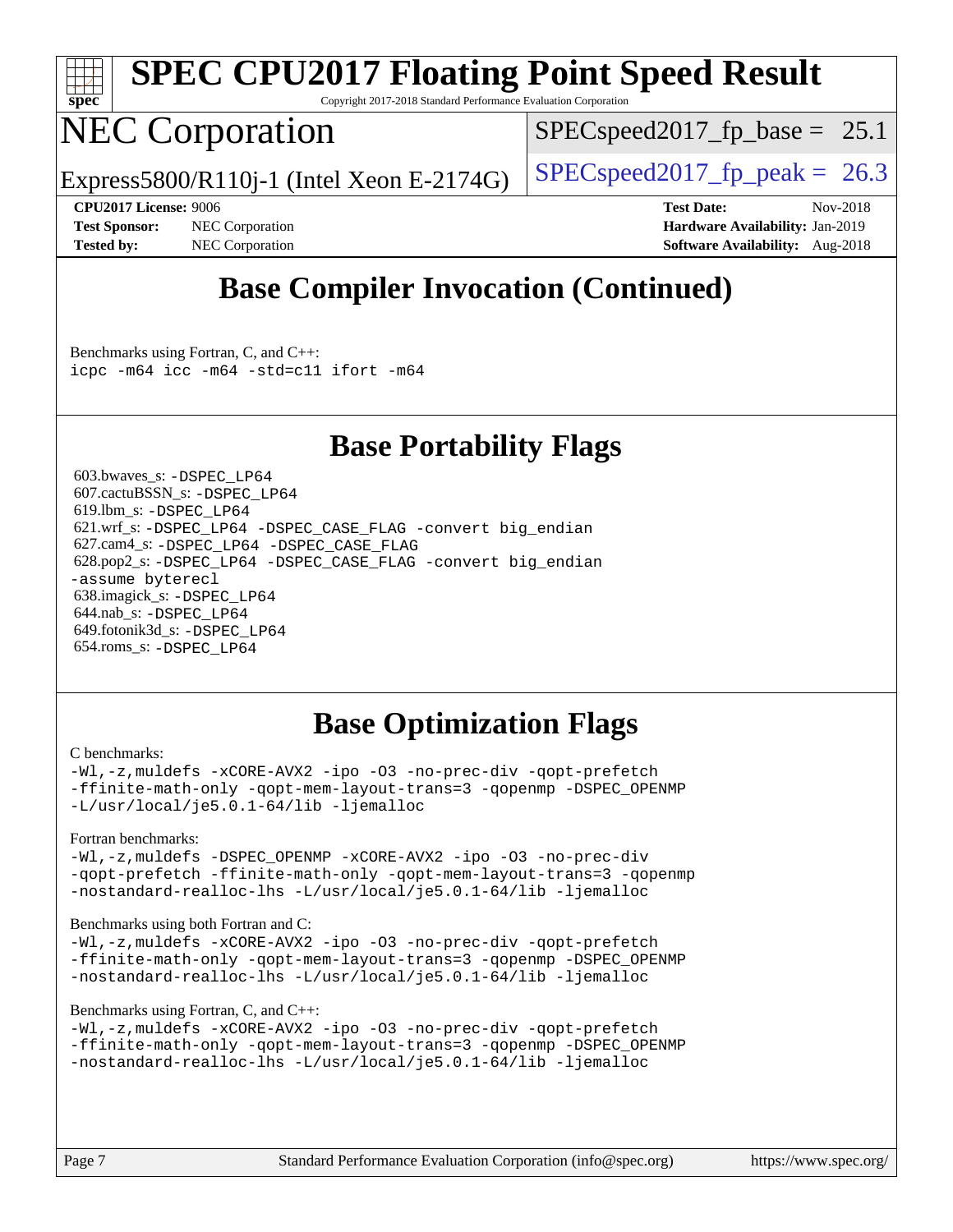| spe<br>Ľ |  |  |  |  |  |
|----------|--|--|--|--|--|

# **[SPEC CPU2017 Floating Point Speed Result](http://www.spec.org/auto/cpu2017/Docs/result-fields.html#SPECCPU2017FloatingPointSpeedResult)**

Copyright 2017-2018 Standard Performance Evaluation Corporation

## NEC Corporation

 $SPECspeed2017_fp\_base = 25.1$ 

Express5800/R110j-1 (Intel Xeon E-2174G)  $\left|$  [SPECspeed2017\\_fp\\_peak =](http://www.spec.org/auto/cpu2017/Docs/result-fields.html#SPECspeed2017fppeak) 26.3

**[Test Sponsor:](http://www.spec.org/auto/cpu2017/Docs/result-fields.html#TestSponsor)** NEC Corporation **[Hardware Availability:](http://www.spec.org/auto/cpu2017/Docs/result-fields.html#HardwareAvailability)** Jan-2019 **[Tested by:](http://www.spec.org/auto/cpu2017/Docs/result-fields.html#Testedby)** NEC Corporation **[Software Availability:](http://www.spec.org/auto/cpu2017/Docs/result-fields.html#SoftwareAvailability)** Aug-2018

**[CPU2017 License:](http://www.spec.org/auto/cpu2017/Docs/result-fields.html#CPU2017License)** 9006 **[Test Date:](http://www.spec.org/auto/cpu2017/Docs/result-fields.html#TestDate)** Nov-2018

## **[Peak Compiler Invocation](http://www.spec.org/auto/cpu2017/Docs/result-fields.html#PeakCompilerInvocation)**

[C benchmarks](http://www.spec.org/auto/cpu2017/Docs/result-fields.html#Cbenchmarks): [icc -m64 -std=c11](http://www.spec.org/cpu2017/results/res2018q4/cpu2017-20181210-10056.flags.html#user_CCpeak_intel_icc_64bit_c11_33ee0cdaae7deeeab2a9725423ba97205ce30f63b9926c2519791662299b76a0318f32ddfffdc46587804de3178b4f9328c46fa7c2b0cd779d7a61945c91cd35)

[Fortran benchmarks:](http://www.spec.org/auto/cpu2017/Docs/result-fields.html#Fortranbenchmarks) [ifort -m64](http://www.spec.org/cpu2017/results/res2018q4/cpu2017-20181210-10056.flags.html#user_FCpeak_intel_ifort_64bit_24f2bb282fbaeffd6157abe4f878425411749daecae9a33200eee2bee2fe76f3b89351d69a8130dd5949958ce389cf37ff59a95e7a40d588e8d3a57e0c3fd751)

[Benchmarks using both Fortran and C](http://www.spec.org/auto/cpu2017/Docs/result-fields.html#BenchmarksusingbothFortranandC): [ifort -m64](http://www.spec.org/cpu2017/results/res2018q4/cpu2017-20181210-10056.flags.html#user_CC_FCpeak_intel_ifort_64bit_24f2bb282fbaeffd6157abe4f878425411749daecae9a33200eee2bee2fe76f3b89351d69a8130dd5949958ce389cf37ff59a95e7a40d588e8d3a57e0c3fd751) [icc -m64 -std=c11](http://www.spec.org/cpu2017/results/res2018q4/cpu2017-20181210-10056.flags.html#user_CC_FCpeak_intel_icc_64bit_c11_33ee0cdaae7deeeab2a9725423ba97205ce30f63b9926c2519791662299b76a0318f32ddfffdc46587804de3178b4f9328c46fa7c2b0cd779d7a61945c91cd35)

[Benchmarks using Fortran, C, and C++](http://www.spec.org/auto/cpu2017/Docs/result-fields.html#BenchmarksusingFortranCandCXX): [icpc -m64](http://www.spec.org/cpu2017/results/res2018q4/cpu2017-20181210-10056.flags.html#user_CC_CXX_FCpeak_intel_icpc_64bit_4ecb2543ae3f1412ef961e0650ca070fec7b7afdcd6ed48761b84423119d1bf6bdf5cad15b44d48e7256388bc77273b966e5eb805aefd121eb22e9299b2ec9d9) [icc -m64 -std=c11](http://www.spec.org/cpu2017/results/res2018q4/cpu2017-20181210-10056.flags.html#user_CC_CXX_FCpeak_intel_icc_64bit_c11_33ee0cdaae7deeeab2a9725423ba97205ce30f63b9926c2519791662299b76a0318f32ddfffdc46587804de3178b4f9328c46fa7c2b0cd779d7a61945c91cd35) [ifort -m64](http://www.spec.org/cpu2017/results/res2018q4/cpu2017-20181210-10056.flags.html#user_CC_CXX_FCpeak_intel_ifort_64bit_24f2bb282fbaeffd6157abe4f878425411749daecae9a33200eee2bee2fe76f3b89351d69a8130dd5949958ce389cf37ff59a95e7a40d588e8d3a57e0c3fd751)

## **[Peak Portability Flags](http://www.spec.org/auto/cpu2017/Docs/result-fields.html#PeakPortabilityFlags)**

Same as Base Portability Flags

## **[Peak Optimization Flags](http://www.spec.org/auto/cpu2017/Docs/result-fields.html#PeakOptimizationFlags)**

[C benchmarks](http://www.spec.org/auto/cpu2017/Docs/result-fields.html#Cbenchmarks):

619.lbm\_s: basepeak = yes

638.imagick\_s: basepeak = yes

 644.nab\_s: [-xCORE-AVX2](http://www.spec.org/cpu2017/results/res2018q4/cpu2017-20181210-10056.flags.html#user_peakCOPTIMIZE644_nab_s_f-xCORE-AVX2) [-ipo](http://www.spec.org/cpu2017/results/res2018q4/cpu2017-20181210-10056.flags.html#user_peakCOPTIMIZE644_nab_s_f-ipo) [-O3](http://www.spec.org/cpu2017/results/res2018q4/cpu2017-20181210-10056.flags.html#user_peakCOPTIMIZE644_nab_s_f-O3) [-no-prec-div](http://www.spec.org/cpu2017/results/res2018q4/cpu2017-20181210-10056.flags.html#user_peakCOPTIMIZE644_nab_s_f-no-prec-div) [-qopt-prefetch](http://www.spec.org/cpu2017/results/res2018q4/cpu2017-20181210-10056.flags.html#user_peakCOPTIMIZE644_nab_s_f-qopt-prefetch) [-ffinite-math-only](http://www.spec.org/cpu2017/results/res2018q4/cpu2017-20181210-10056.flags.html#user_peakCOPTIMIZE644_nab_s_f_finite_math_only_cb91587bd2077682c4b38af759c288ed7c732db004271a9512da14a4f8007909a5f1427ecbf1a0fb78ff2a814402c6114ac565ca162485bbcae155b5e4258871) [-qopt-mem-layout-trans=3](http://www.spec.org/cpu2017/results/res2018q4/cpu2017-20181210-10056.flags.html#user_peakCOPTIMIZE644_nab_s_f-qopt-mem-layout-trans_de80db37974c74b1f0e20d883f0b675c88c3b01e9d123adea9b28688d64333345fb62bc4a798493513fdb68f60282f9a726aa07f478b2f7113531aecce732043) [-qopenmp](http://www.spec.org/cpu2017/results/res2018q4/cpu2017-20181210-10056.flags.html#user_peakCOPTIMIZE644_nab_s_qopenmp_16be0c44f24f464004c6784a7acb94aca937f053568ce72f94b139a11c7c168634a55f6653758ddd83bcf7b8463e8028bb0b48b77bcddc6b78d5d95bb1df2967) [-DSPEC\\_OPENMP](http://www.spec.org/cpu2017/results/res2018q4/cpu2017-20181210-10056.flags.html#suite_peakCOPTIMIZE644_nab_s_DSPEC_OPENMP)

[Fortran benchmarks](http://www.spec.org/auto/cpu2017/Docs/result-fields.html#Fortranbenchmarks):

 603.bwaves\_s: [-prof-gen](http://www.spec.org/cpu2017/results/res2018q4/cpu2017-20181210-10056.flags.html#user_peakPASS1_FFLAGSPASS1_LDFLAGS603_bwaves_s_prof_gen_5aa4926d6013ddb2a31985c654b3eb18169fc0c6952a63635c234f711e6e63dd76e94ad52365559451ec499a2cdb89e4dc58ba4c67ef54ca681ffbe1461d6b36)(pass 1) [-prof-use](http://www.spec.org/cpu2017/results/res2018q4/cpu2017-20181210-10056.flags.html#user_peakPASS2_FFLAGSPASS2_LDFLAGS603_bwaves_s_prof_use_1a21ceae95f36a2b53c25747139a6c16ca95bd9def2a207b4f0849963b97e94f5260e30a0c64f4bb623698870e679ca08317ef8150905d41bd88c6f78df73f19)(pass 2) [-DSPEC\\_SUPPRESS\\_OPENMP](http://www.spec.org/cpu2017/results/res2018q4/cpu2017-20181210-10056.flags.html#suite_peakPASS1_FOPTIMIZE603_bwaves_s_DSPEC_SUPPRESS_OPENMP) [-DSPEC\\_OPENMP](http://www.spec.org/cpu2017/results/res2018q4/cpu2017-20181210-10056.flags.html#suite_peakPASS2_FOPTIMIZE603_bwaves_s_DSPEC_OPENMP) [-O2](http://www.spec.org/cpu2017/results/res2018q4/cpu2017-20181210-10056.flags.html#user_peakPASS1_FOPTIMIZE603_bwaves_s_f-O2) [-xCORE-AVX2](http://www.spec.org/cpu2017/results/res2018q4/cpu2017-20181210-10056.flags.html#user_peakPASS2_FOPTIMIZE603_bwaves_s_f-xCORE-AVX2) [-qopt-prefetch](http://www.spec.org/cpu2017/results/res2018q4/cpu2017-20181210-10056.flags.html#user_peakPASS1_FOPTIMIZEPASS2_FOPTIMIZE603_bwaves_s_f-qopt-prefetch) [-ipo](http://www.spec.org/cpu2017/results/res2018q4/cpu2017-20181210-10056.flags.html#user_peakPASS2_FOPTIMIZE603_bwaves_s_f-ipo) [-O3](http://www.spec.org/cpu2017/results/res2018q4/cpu2017-20181210-10056.flags.html#user_peakPASS2_FOPTIMIZE603_bwaves_s_f-O3) [-ffinite-math-only](http://www.spec.org/cpu2017/results/res2018q4/cpu2017-20181210-10056.flags.html#user_peakPASS1_FOPTIMIZEPASS2_FOPTIMIZE603_bwaves_s_f_finite_math_only_cb91587bd2077682c4b38af759c288ed7c732db004271a9512da14a4f8007909a5f1427ecbf1a0fb78ff2a814402c6114ac565ca162485bbcae155b5e4258871) [-no-prec-div](http://www.spec.org/cpu2017/results/res2018q4/cpu2017-20181210-10056.flags.html#user_peakPASS2_FOPTIMIZE603_bwaves_s_f-no-prec-div) [-qopt-mem-layout-trans=3](http://www.spec.org/cpu2017/results/res2018q4/cpu2017-20181210-10056.flags.html#user_peakPASS1_FOPTIMIZEPASS2_FOPTIMIZE603_bwaves_s_f-qopt-mem-layout-trans_de80db37974c74b1f0e20d883f0b675c88c3b01e9d123adea9b28688d64333345fb62bc4a798493513fdb68f60282f9a726aa07f478b2f7113531aecce732043) [-qopenmp](http://www.spec.org/cpu2017/results/res2018q4/cpu2017-20181210-10056.flags.html#user_peakPASS2_FOPTIMIZE603_bwaves_s_qopenmp_16be0c44f24f464004c6784a7acb94aca937f053568ce72f94b139a11c7c168634a55f6653758ddd83bcf7b8463e8028bb0b48b77bcddc6b78d5d95bb1df2967) [-nostandard-realloc-lhs](http://www.spec.org/cpu2017/results/res2018q4/cpu2017-20181210-10056.flags.html#user_peakEXTRA_FOPTIMIZE603_bwaves_s_f_2003_std_realloc_82b4557e90729c0f113870c07e44d33d6f5a304b4f63d4c15d2d0f1fab99f5daaed73bdb9275d9ae411527f28b936061aa8b9c8f2d63842963b95c9dd6426b8a)

649.fotonik3d\_s: Same as 603.bwaves\_s

```
 654.roms_s: -DSPEC_OPENMP -xCORE-AVX2 -ipo -O3 -no-prec-div
-qopt-prefetch -ffinite-math-only -qopt-mem-layout-trans=3
-qopenmp -nostandard-realloc-lhs
```
**(Continued on next page)**